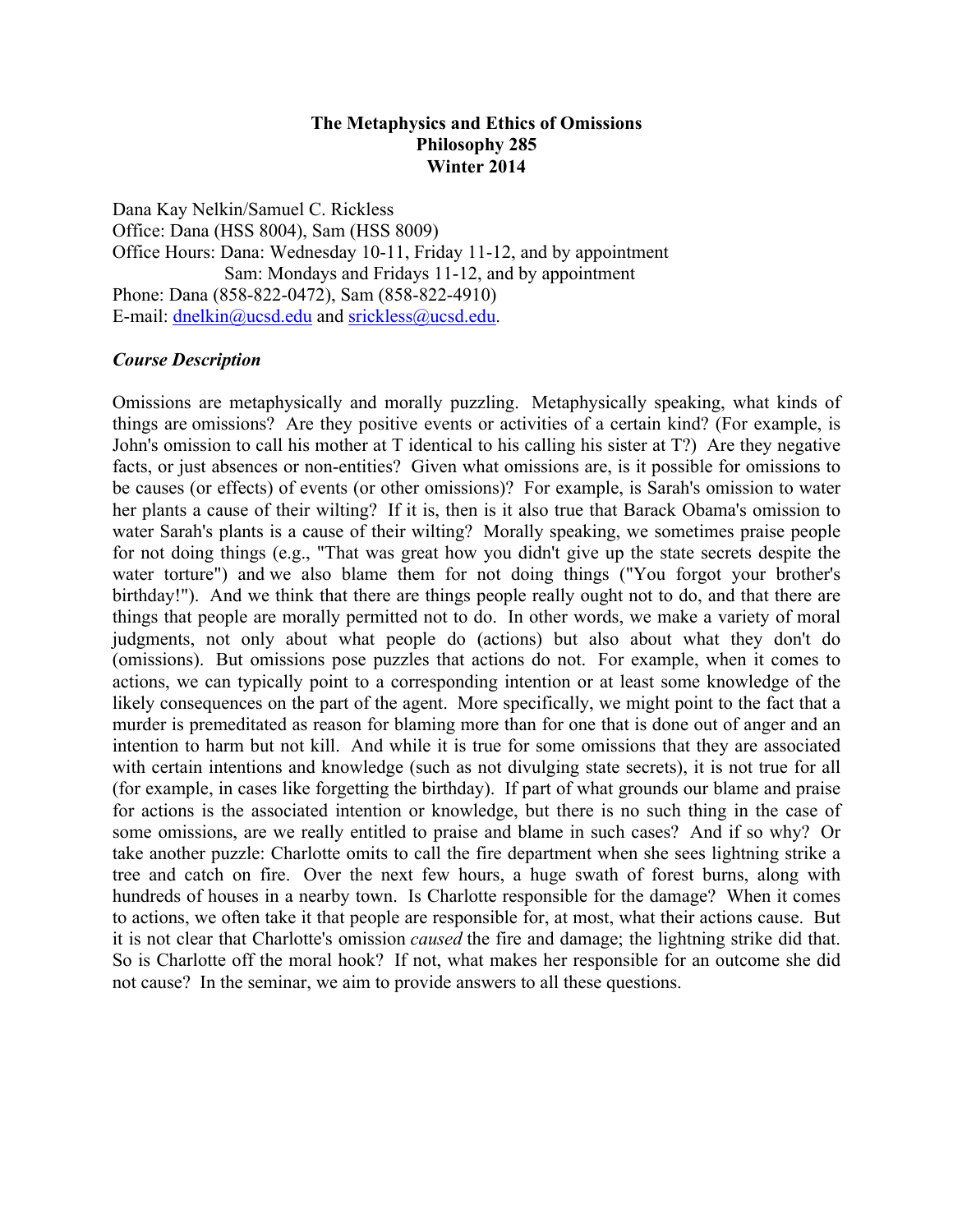## *Readings*

All readings may be found on our TED website in the form of PDFs or links to articles. You may access library materials remotely free of charge by setting up a VPN through the library web site. Please note that the background and further reading listed below are optional.

1/8: Introduction: The Big Picture

### 1/15: The Ontology of Omissions

*Background reading*: Myles Brand, "The Language of Not Doing"; Donald Davidson, "Reply to Bruce Vermazen" and "Actions, Reasons and Causes"; Achille Varzi, "The Talk I Was Supposed to Give…" (not including the section on Causation and Causal Explanations)

John Martin Fischer and Mark Ravizza, *Responsibility and Control* (pp. 124-25, 132-34)

Bruce Vermazen, "Negative Acts"

Randolph Clarke, *Omissions*, chapter 1 and sections 1-6 of chapter 2

*Further Reading*: Sara J. Bernstein, "Omissions as Possibilities"

1/22: Omissions and Causation (Part I) *Background reading*: Phil Dowe, *Physical Causation*, chapter 6

Phil Dowe, "A Counterfactual Theory of Prevention and Causation by Omission"

Jonathan Schaffer, "Causes Need not be Physically Connected to their Effects: The Case for Negative Causation"

*Further Reading*: David Lewis, "Void and Object"; Michael Moore, *Causation and Responsibility*, pp. 444-451

1/29: Omissions and Causation (Part II)

Helen Beebee, "Causing and Nothingness"

Judith Jarvis Thomson, "Causation: Omission"

Sarah McGrath, "Causation by Omission: A Dilemma"

Randolph Clarke, *Omissions*, sections 7-9 of chapter 2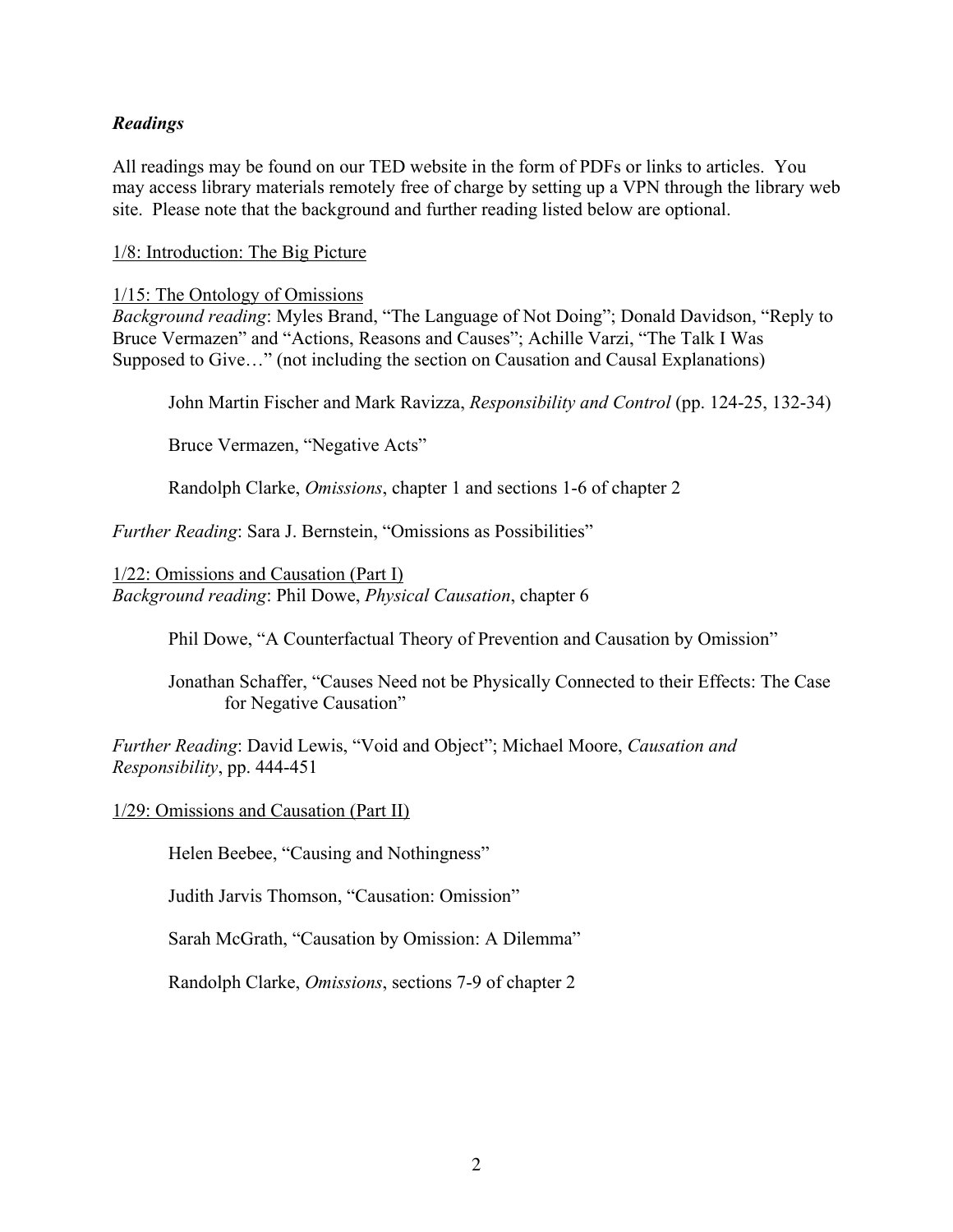2/5: Responsibility for Omissions and the Question of Symmetry with Actions (Part I) *Background Reading*: Harry Frankfurt, "Alternate Possibilities and Moral Responsibility"; John Martin Fischer and Mark Ravizza, *Responsibility and Control*, chapter 3

Alison McIntyre, "Compatibilists Could Have Done Otherwise: Responsibility and Negative Agency"

John Martin Fischer and Mark Ravizza, *Responsibility and Control*, chapter 5

### 2/12: Responsibility for Omissions and the Question of Symmetry with Actions (Part II)

Carolina Sartorio, "A New Asymmetry Between Actions and Omissions"

Randolph Clarke, *Omissions*, chapters 5 and 6

Matthew Talbert, "Praise and Prevention" (excerpt)

### 2/19: Responsibility for Omissions and Consequences and Actual Causal Sequence Views

Harry Frankfurt, "Some Thoughts Concerning PAP"

Ned Hall, "The Intrinsic Character of Causation"

Carolina Sartorio, *Causation and Free Will* (manuscript, chapters 1 and 2)

*Further Reading*: Sartorio, *Causation and Free Will*, chapter 4 or Sartorio, "Sensitivity to Reasons and Actual Sequences"

## 2/26: Responsibility for Unwitting Omissions and Negligence (Part I)

George Sher, *Who Knew?*, chapter 2

Lawrence Alexander and Kimberly Ferzan, *Crime and Culpability*, chapter 3

Michael Zimmerman, "Negligence and Moral Responsibility"

## 3/5: Responsibility for Unwitting Omissions and Negligence (Part II)

Gideon Rosen, "Skepticism about Moral Responsibility"

William Fitzpatrick, "Moral Responsibility and Normative Ignorance: Answering a New Skeptical Challenge"

George Sher, *Who Knew?* chapters 6, 7 and 9

*Further Reading*: Dana Nelkin, "Review of *Who Knew?*"; Holly Smith, "Culpable Ignorance"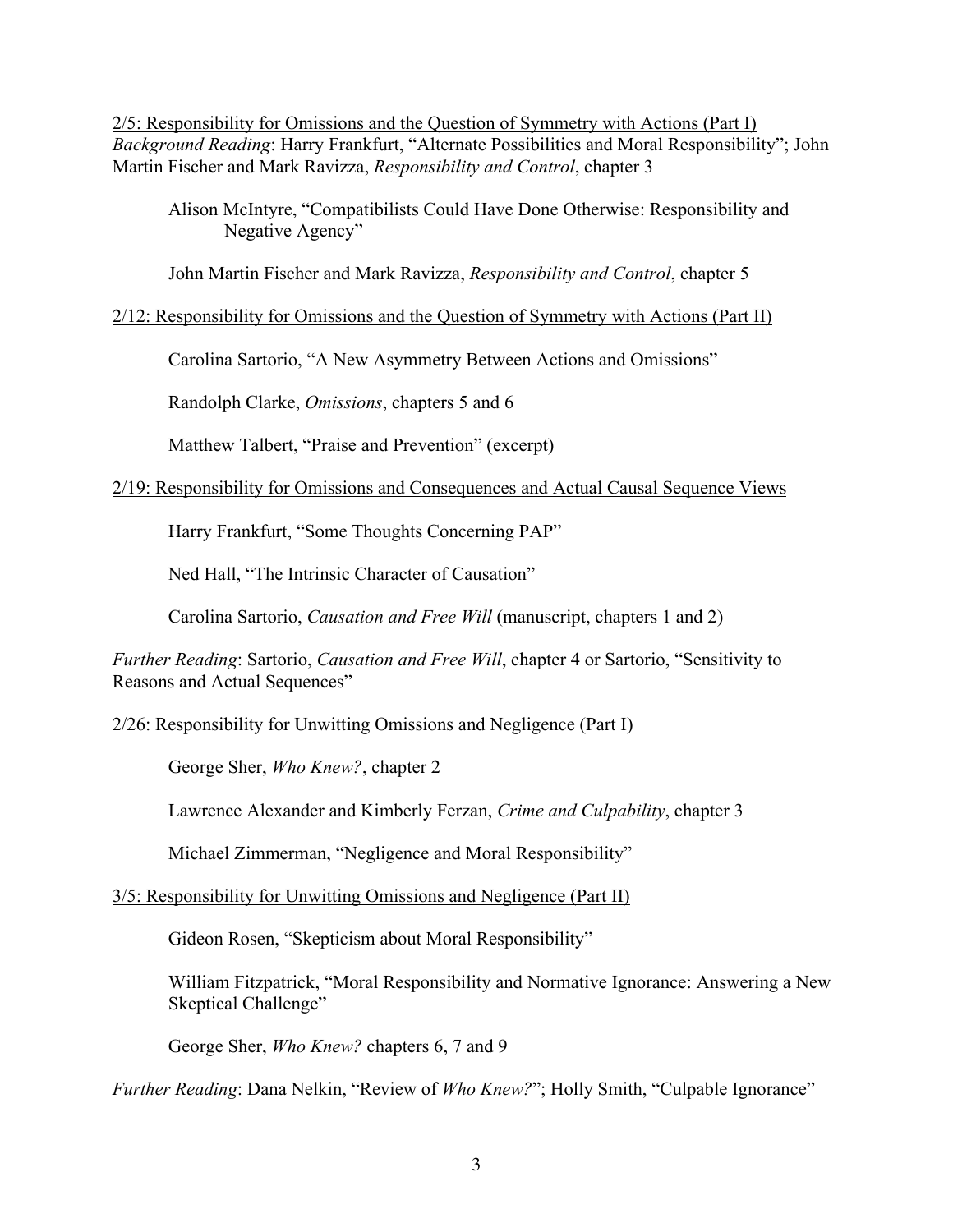and "Non-Tracing Cases of Culpable Ignorance"; Matthew Talbert, "Unwitting Wrongdoers and the Role of Moral Disagreement in Blame"

### 3/12: Responsibility for Unwitting Omissions and Negligence (Part III)

Heidi Hurd and Michael Moore, "Punishing the Awkward, the Stupid, the Selfish, and the Weak: The Culpability of Negligence"

Randolph Clarke, *Omissions*, chapter 7

# *Requirements*

- $\triangleright$  One short (2-3 page) paper per week, starting in the second week and ending in the eighth. Each paper must be sent as an e-mail attachment to Sam and Dana by 5pm on the day before the seminar in which the relevant issues will be discussed. Your paper should, if at all possible, do one of the following: (i) provide a logical reconstruction of a difficult argument to be found in a relevant text, (ii) criticize the validity or soundness of an argument in a relevant text, (iii) provide a counter-example to a central claim made in a relevant text, or (iv) articulate and defend an interpretation or philosophical position that competes with those found in the relevant texts. If you can't find a way to do one of (i)- (iv), discuss your plans for the paper with one of us beforehand. We will calculate your grade based on the grades of your five best papers. (This means that you can turn in all seven and we will drop the lowest two grades, or you can simply turn in five).
- $\triangleright$  One long (15-20 page) term paper sent by email attachment to Sam and Dana, due Thursday, March 20 preceded by a prospectus (also emailed to Sam and Dana) due March 6.
	- o The long paper must address positions and/or arguments to be found in the course readings or in readings previously approved by one of us on the basis of the prospectus.
	- o The prospectus (2-3 pages) will include an articulation of your paper's main thesis, the paper's rough structure, along with a summary of some of the arguments you will be planning to use in support of the main thesis, and a bibliography.
	- o Please note that we will not give out an incomplete grade unless you have a valid excuse for not being able to complete your paper by the deadline.
- $\triangleright$  One 15 minute in-class presentation. The purpose of the presentation is to introduce the main issues/problems/arguments to be discussed in seminar that day, raising some of your own questions/comments/criticisms along the way or at the end. The presentation may be related to the short paper, though the short paper (given its length) should be less introductory and more focused. You should not simply read your presentation, though you may speak your way through a handout. A handout is recommended, though not mandatory.